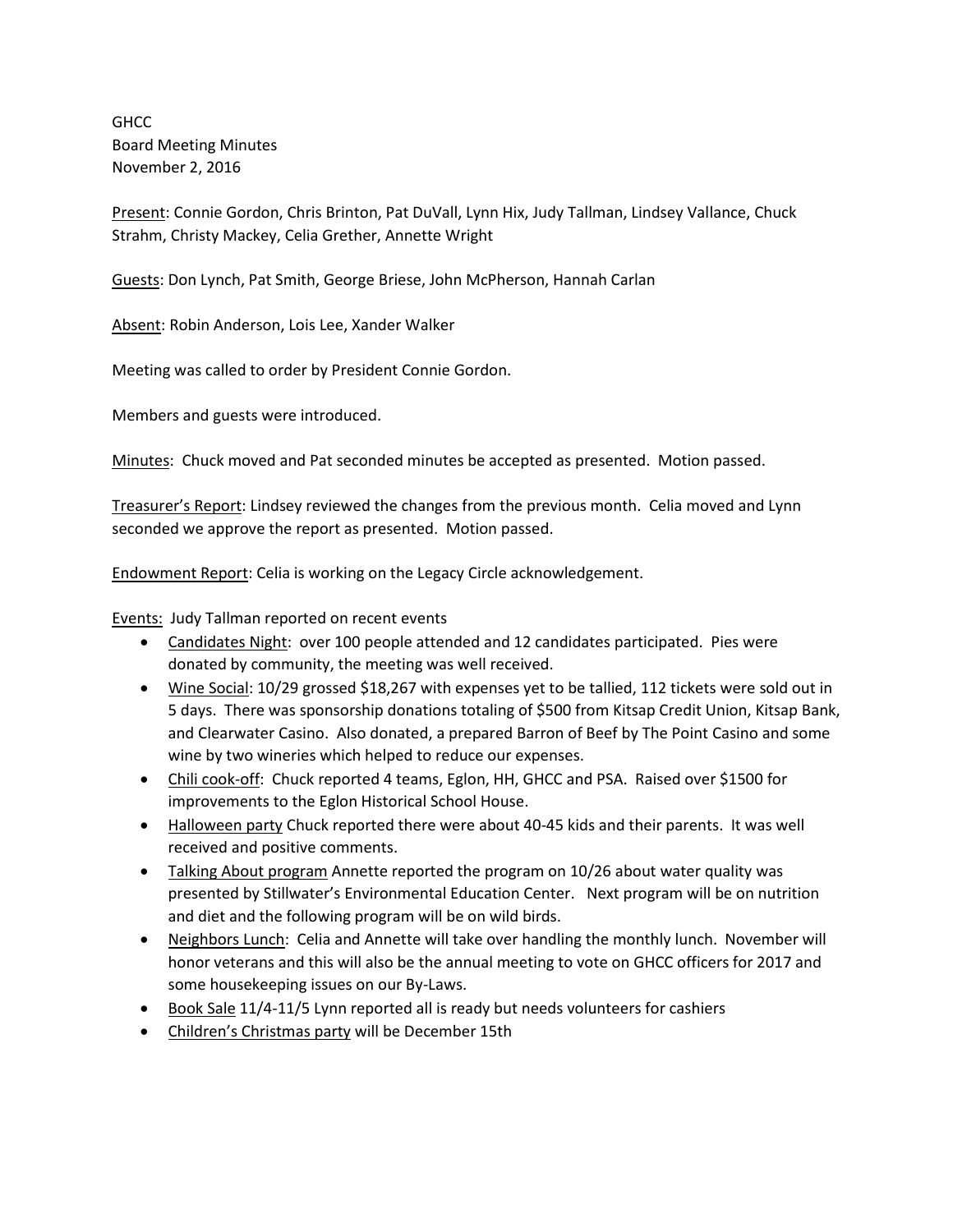Scouts: Chuck reported the Scouts will do a spaghetti dinner on January 20<sup>th</sup> to raise funds for their membership's camp expenses. The dinner will be held at the Community Center. GHCC is the sponsor for Scout's Troop #555.charter organization.

Membership: Christy reported the new membership year starts October 1, 2016 with 3 memberships paid. Goal to increase membership especially for young families. The VP for Membership position will need to be filled for next year.

Rentals: Connie reported rentals are increasing with more demand for the holidays.

Maintenance: Chuck reported there will be significant upgrades to the kitchen this month. The refrigerator/freezer will be replaced with a double refrigerator and a small separate freezer. Sign at the bottom of the hill is on schedule for repair.

Website: Don reported work has begun on building a new website with WordPress software. Once installed the website will run on a new host with better service and back-up.

# **Old Business:**

By-Laws: Celia presented the three By-Laws changes which included:

- Amendment to change from 2 years to 1 year on the board to be eligible for President
- Amendment requiring two signatures on checks over \$2,500
- Amendment regarding standing committees
- Addition to By-Laws of a conflict of interest policy

It was suggested that changes to by-laws need to be recorded with the Auditor's office after approved. Celia will check on the requirements. These changes will be voted on at the November Neighbors Lunch.

Chuck moved and Christy seconded we accept the three proposed by-law changes and one new by-law. Motion passed. See attached copies of all amendments and addition to the By-Laws to be voted on at the Neighbors Lunch on November 16, 2016 at the noon luncheon.

## **New Business:**

Pat discussed the need for the scholarship geographic boundaries to be clarified before the next scholarship cycle.

Meeting was adjourned at 8:10 PM

Next meeting on December 7'2016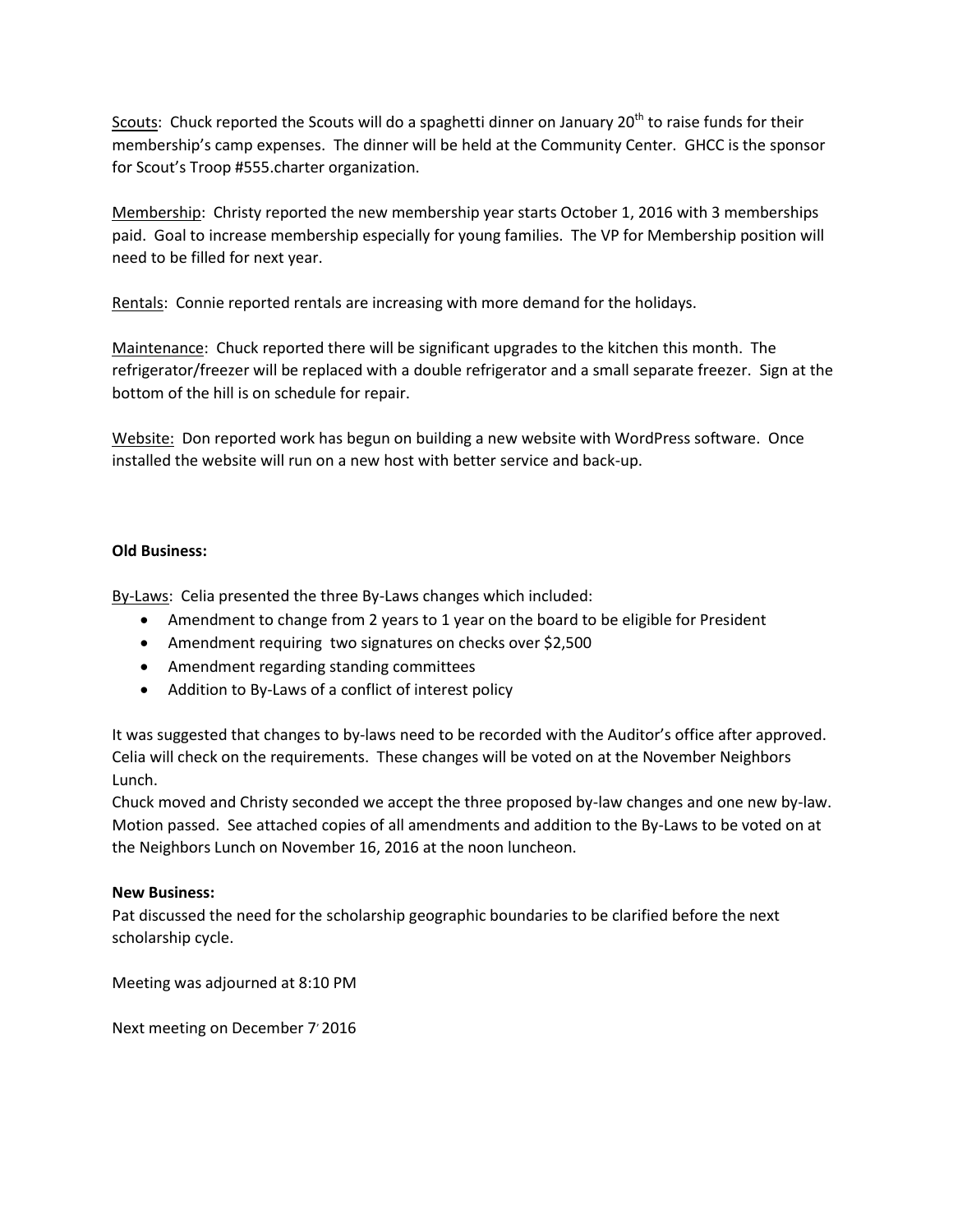### PROPOSED ADDITION TO BY-LAWS

Section 1 of ARTICLE VI relates to conflicts of interest

"All members of the GHCC Board must act with the best interest of the organization in mind and not for his/her own personal benefit or the benefit of another person or organization. Conflict of interests or potential conflicts of interests should be avoided. In the event that a conflict of interest is unavoidable, the conflict should be disclosed to the board and the director with the conflict should abstain from the discussion and vote.

GHCC board members are prohibited from entering into any transaction that involves the flow or transfer of income or assets through or away from the corporation for the benefit of anyone associated with the corporation."

The Washington Non-Profit Handbook endorsed by the Secretary of State's Office recommends its inclusion in non-profit by-laws.

We currently do not have an ARTICLE VI in our by-laws. The number of the proposed by-law avoids having to re-number ARTICLES VII TO X.

October 31 2016

#### FIRST PROPOSED BY-LAW AMENDMENT

Section 2 of ARTICLE IV relates to the nomination of officers to the GHCC Board. It reads as follows: "To be eligible for President, the nominee must have served on the Board for minimum of 2 years".

We propose that Section 2 be amended to read as follows: "To be eligible for President, the nominee must have served on the Board for a minimum of  $2$ -1 years."

This amendment increases the number of eligible candidates for President